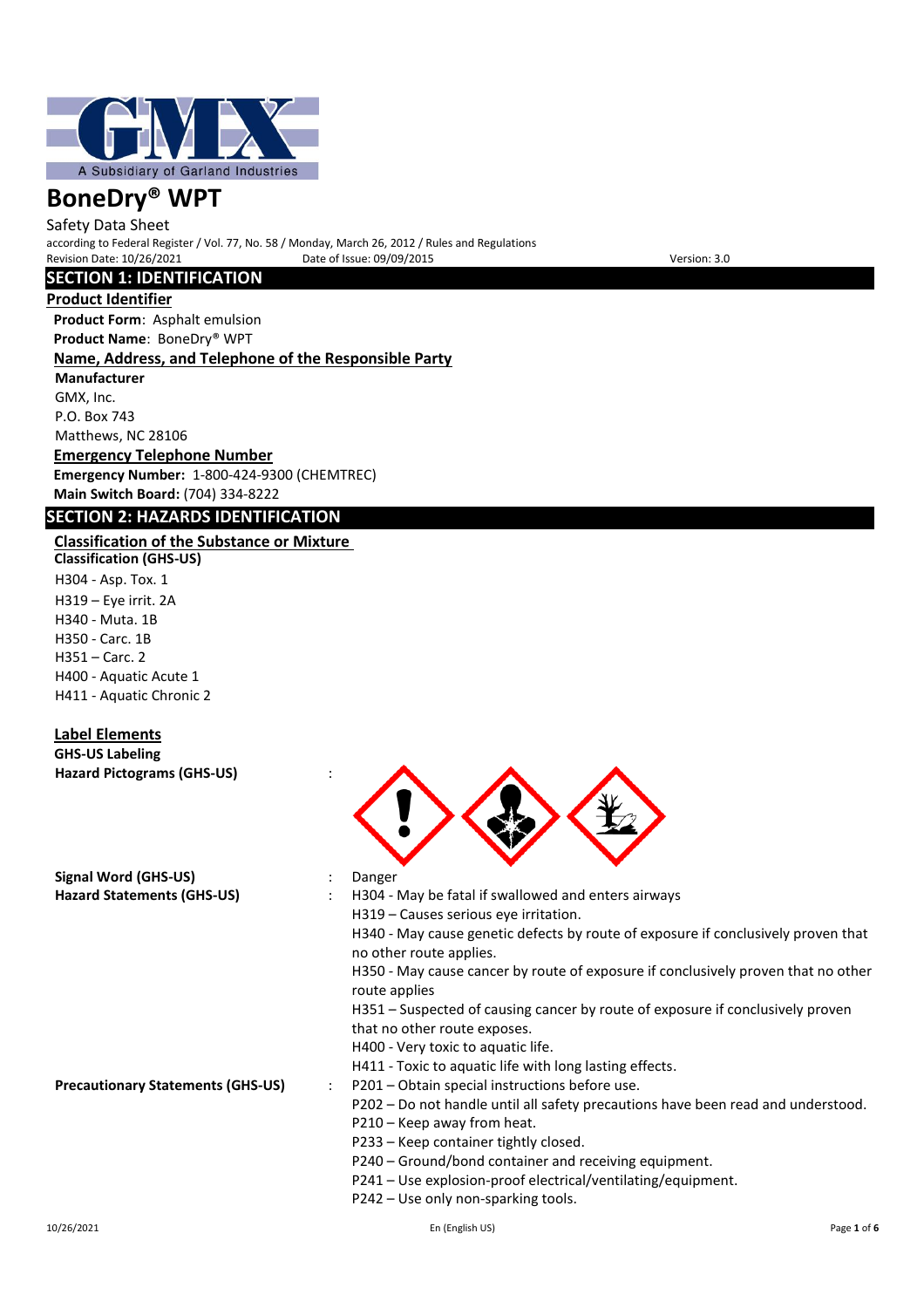Safety Data Sheet According to Federal Register/Vol. 77, No. 58/Monday, March 26, 2012/Rules and Regulations

Revision Date: 10/26/2021 Date

| ate of issue: 09/09/2015 |                                                                                   |
|--------------------------|-----------------------------------------------------------------------------------|
|                          | P243 - Take precautionary measures against static discharge.                      |
|                          | P264 - Wash face, hands, and any exposed skin thoroughly after handling.          |
|                          | P273 - Avoid release to the environment.                                          |
|                          | P280 - Wear protective gloves/protective clothing/eye protection/face protection. |
|                          | P281 – Use personal protective equipment as required.                             |
|                          | P303 + P361 + P353 - IF ON SKIN (or hair): Remove/Take off immediately all        |
|                          | contaminated clothing. Rinse skin with water/shower.                              |
|                          | P305 + P351 + P338 - IF IN EYES: Rinse cautiously with water for several minutes. |
|                          | Remove contact lenses, if present and easy to do. Continue rinsing.               |
|                          | P308+P313 - If exposed or concerned: Get medical advice/attention.                |
|                          | P337+P313 - if eye irritation persists: Get medical attention/advice.             |
|                          | P370 + P378 - In case of fire: Use extinguishing media for extinction.            |
|                          |                                                                                   |

P391 - Collect spillage.

P403 + P235 - Store in a well-ventilated place. Keep cool.

P405 – Store locked up.

P501 – Dispose of contents/container according to local, regional, national, and international regulations.

**Other Hazards** 

**Other Hazards Not Contributing to the Classification:** Not available.

**Unknown Acute Toxicity (GHS-US)**

No data available

### **SECTION 3: COMPOSITION/INFORMATION ON INGREDIENTS**

### **Substance**

Not available

### **Mixture**

| <b>Name</b>                     | <b>Product identifier</b> | % (w/w)  | <b>Classification (GHS-US)</b> |
|---------------------------------|---------------------------|----------|--------------------------------|
| Asphalt                         | CAS No (8052-42-4)        | 50-65    | H225 - Flam. Lig. 2            |
|                                 |                           |          | H319 - Eye Irrit. 2A           |
|                                 |                           |          | $H351 -$ Carc. 2               |
| Water                           | CAS No (7732-18-5)        | 20-45    | Not Classified                 |
| Elastomeric Polymer             | Proprietary               | $0 - 20$ | Not Classified                 |
| Additives                       | Mixture                   | < 6      | Not Classified                 |
| Stoddard Solvent                | 8052-41-3                 | $0 - 5$  | H226 - Flam. Liq. 3            |
|                                 |                           |          | H340 - Muta, 1B                |
|                                 |                           |          | H350 - Carc. 1B                |
|                                 |                           |          | H304 - Asp. Tox. 1             |
|                                 |                           |          | H400 - Aquatic Acute 1         |
|                                 |                           |          | H411 - Aquatic Chronic 2       |
| CECTION 4. EIDCT AID NAEACLIDEC |                           |          |                                |

# **SECTION 4: FIRST AID MEASURES**

# **Description of First Aid Measures**

**First-aid Measures General**: Never give anything by mouth to an unconscious person. If you feel unwell, seek medical advice (show the label where possible). IF exposed or concerned: Get medical advice/attention.

**First-aid Measures After Inhalation**: Inhalation of alkaline fumes, mists or vapors can produce irritation of mucous membranes and upper respiratory tract. May cause nausea, dizziness, headache. However, since emissions from this product under normal use and working conditions are minimal, these effects are not expected to occur.

**First-aid Measures After Skin Contact**: Moderately irritating; hot product may cause severe burns. Repeated or prolonged contact may lead to photosensitization and drying of the skin.

**First-aid Measures After Eye Contact**: Rinse thoroughly with plenty of water for at least 15 minutes and consult a physician. **First-aid Measures After Ingestion**: Call a physician or Poison Control Center immediately. Never give anything by mouth to an

unconscious person. Do not induce vomiting without medical advice.

### **SECTION 5: FIRE-FIGHTING MEASURES**

### **Extinguishing Media**

**Suitable Extinguishing Media:** Carbon dioxide (CO2). Foam. Dry powder. Dry chemical.

**Unsuitable Extinguishing Media:** Do not use a solid water stream as it may scatter and spread fire.

### **Special Hazards Arising From the Substance or Mixture**

No information available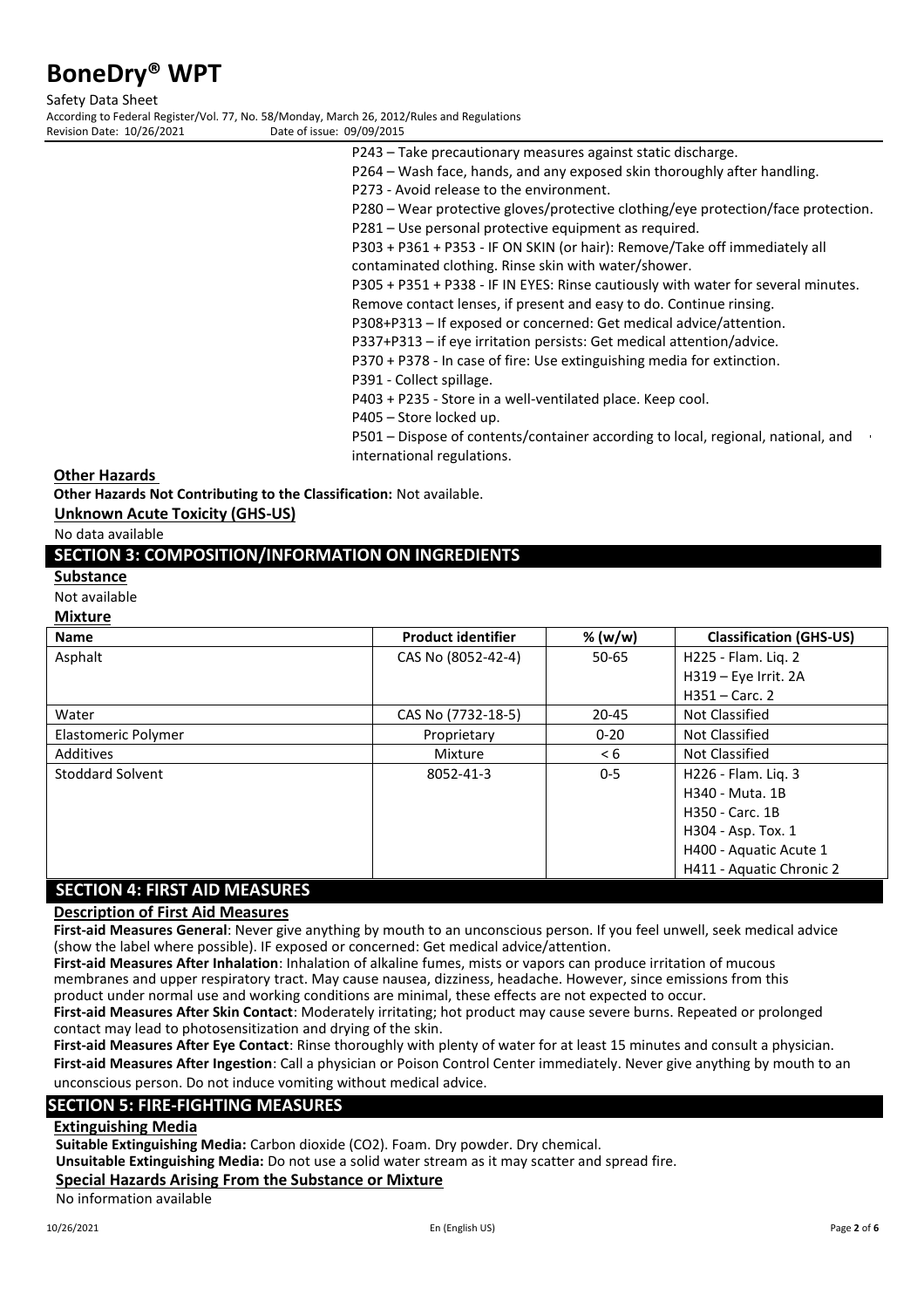Safety Data Sheet According to Federal Register/Vol. 77, No. 58/Monday, March 26, 2012/Rules and Regulations Revision Date: 10/26/2021

### **Advice for Firefighters**

**Firefighting Instructions:** Exercise caution when fighting any chemical fire.

**Protection During Firefighting:** As in any fire, wear self-contained breathing apparatus pressure-demand, MSHA/NIOSH (approved or equivalent) and full protective gear.

### **Reference to Other Sections**

Refer to section 9 for flammability properties.

### **SECTION 6: ACCIDENTAL RELEASE MEASURES**

### **Personal Precautions, Protective Equipment and Emergency Procedures**

**General Measures**: Evacuate personnel to safe areas.

### **For Non-emergency Personnel**

**Protective Equipment:** Use appropriate personal protection equipment (PPE).

**Emergency Procedures:** Evacuate unnecessary personnel.

### **For Emergency Responders**

Protective Equipment: Equip cleanup crew with proper protection.

**Emergency Procedures:** Ventilate area.

### **Environmental Precautions**

Prevent further leakage or spillage if safe to do so. Prevent product from entering drains.

### **Methods and Material for Containment and Cleaning Up**

**For Containment and Clean Up:** Dike with inert absorbent material (e.g. dry sand or earth). Take precautionary measures against static discharges. Soak up with inert absorbent material. Pick up and transfer to properly labeled containers. Keep in suitable and closed containers for disposal. Dispose of as common waste.

### **Reference to Other Sections**

See heading 8, Exposure Controls and Personal Protection.

### **SECTION 7: HANDLING AND STORAGE**

### **Precautions for Safe Handling**

Avoid contact with skin and eyes. Ensure adequate ventilation.

**Conditions for Safe Storage, Including Any Incompatibilities**

**Storage Conditions:** Keep container tightly closed. Keep in properly labeled containers. Keep out of the reach of children. **Incompatible Materials:** Not available.

# **SECTION 8: EXPOSURE CONTROLS/PERSONAL PROTECTION**

### **Control Parameters**

| <b>Chemical Name</b> | <b>ACGIH TLV</b>          | <b>OSHA PEL</b>             | <b>Ontario TWAEV</b>       | Mexico                       |
|----------------------|---------------------------|-----------------------------|----------------------------|------------------------------|
| Petroleum Asphalt    | TWA: $0.5 \text{ mg/m}^3$ |                             | TWA: $0.5 \text{ mg/m}^3$  | STEL: 10 mg/m <sup>3</sup>   |
|                      |                           |                             |                            | TWA: 5 mg/m <sup>3</sup>     |
| Stoddard Solvent     | TWA: 100 ppm              | TWA: 2900 mg/m <sup>3</sup> | TWA: 525 mg/m <sup>3</sup> | STEL: 200 ppm                |
|                      |                           | TWA: 500 ppm                |                            | STEL: 1050 mg/m <sup>3</sup> |
|                      |                           |                             |                            | TWA: 523 mg/m <sup>3</sup>   |
|                      |                           |                             |                            | TWA: 100 ppm                 |

| <b>Chemical Name</b>  | <b>NIOSH IDLH</b><br><b>NK</b> |
|-----------------------|--------------------------------|
| Solvent<br>stoddard ' | 20000 mg/m <sup>3</sup>        |

### **Exposure Controls**

**Appropriate Engineering Controls:** Do not allow ventilation equipment to draw material odors indoors. **Personal Protective Equipment:** Gloves. Protective clothing. Protective goggles.



**Hand Protection:** Protective gloves. **Eye Protection:** Chemical goggles or safety glasses.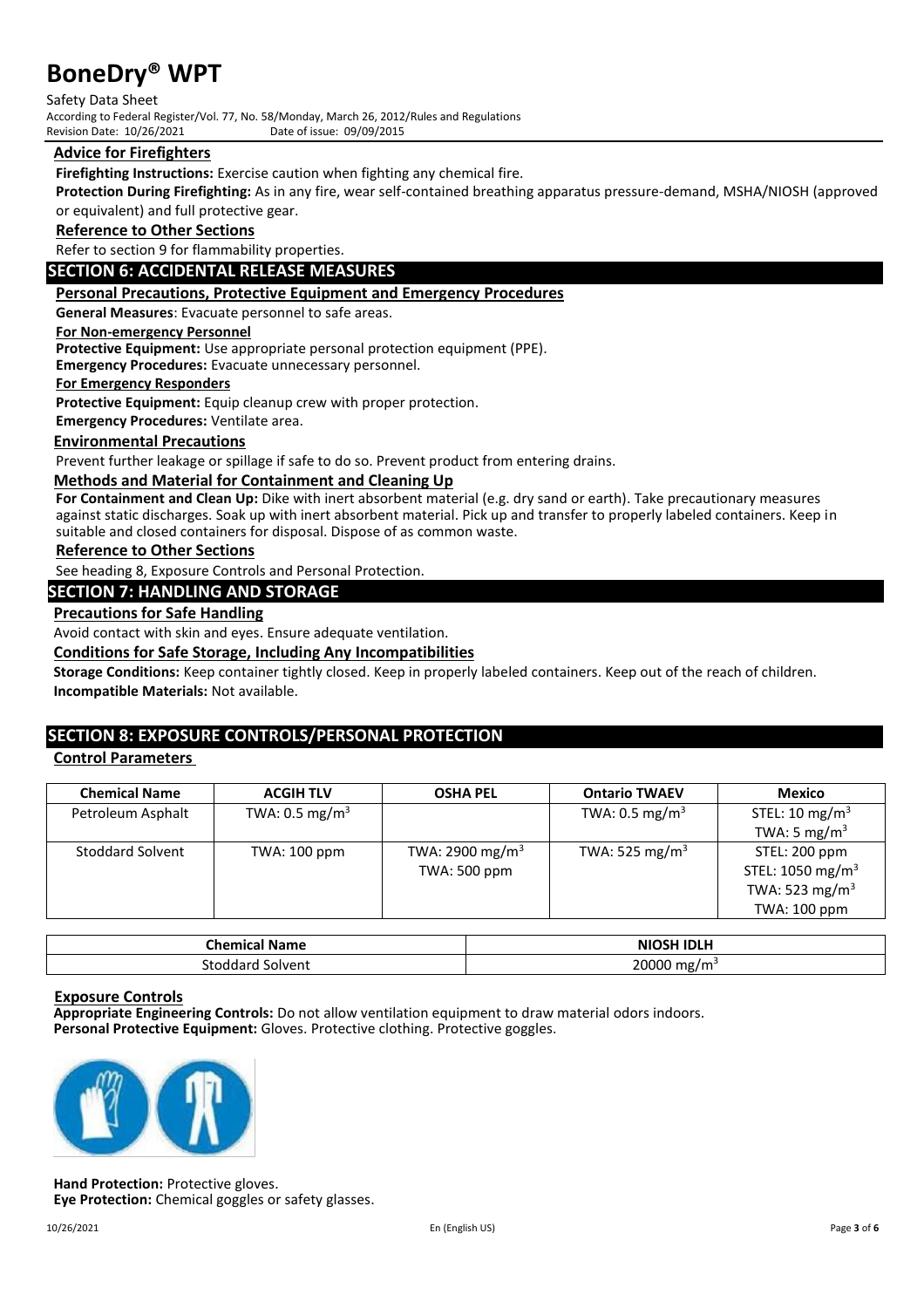### Safety Data Sheet

According to Federal Register/Vol. 77, No. 58/Monday, March 26, 2012/Rules and Regulations Revision Date: 10/26/2021

### **Skin and Body Protection:** Wear suitable protective clothing.

**Respiratory Protection:** Not required under normal use and working conditions. For air contaminant concentrations which exceed or are likely to exceed applicable exposure limits, use a NIOSH-MSHA approved, contaminant-specific, air-purifying respirator. If such concentrations are sufficiently high that the air-purifying respirator is inadequate, or if oxygen adequate to sustain life is not present, use a positive pressure self-contained breathing apparatus. Follow all applicable respirator use, fitting, and training standards and regulations.

**Hygiene Measures:** Wash hands before breaks and at the end of workday. Remove and wash contaminated clothing before re-use. Handle in accordance with good industrial hygiene and safety practice.

### **Other Information:** When using, do not eat, drink, or smoke. **SECTION 9: PHYSICAL AND CHEMICAL PROPERTIES**

**Information on Basic Physical and Chemical Properties**

| <b>Physical State</b>                                   |                      | Liquid                               |
|---------------------------------------------------------|----------------------|--------------------------------------|
| Appearance                                              |                      | Brown/black liquid                   |
| Odor                                                    |                      | Slight odor                          |
| <b>Odor Threshold</b>                                   | $\ddot{\cdot}$       | Not available                        |
| рH                                                      | $\ddot{\phantom{a}}$ | $9.5 - 11.5$                         |
| Relative Evaporation Rate (butyl acetate $= 1$ )        |                      | Not available                        |
| <b>Melting Point</b>                                    |                      | Not available                        |
| <b>Freezing Point</b>                                   |                      | $32^{\circ}$ F/0 $^{\circ}$ C        |
| <b>Boiling Point</b>                                    |                      | $212^{\circ}$ F / $100^{\circ}$ C    |
| <b>Flash Point</b>                                      | $\ddot{\cdot}$       | >400°F (>204°C)                      |
| <b>Auto-ignition Temperature</b>                        | $\ddot{\phantom{a}}$ | $>700^{\circ}$ F $/ > 371^{\circ}$ C |
| <b>Decomposition Temperature</b>                        | $\ddot{\cdot}$       | Not available                        |
| Flammability (solid, gas)                               |                      | Not available                        |
| <b>Lower Flammable Limit</b>                            | $\ddot{\cdot}$       | Not available                        |
| Upper Flammable Limit                                   |                      | Not available                        |
| <b>Vapor Pressure</b>                                   |                      | Not available                        |
| Relative Vapor Density at 68°F (20°C)                   | $\ddot{\phantom{a}}$ | $> 1$ (Air = 1)                      |
| <b>Relative Density</b>                                 |                      | Not available                        |
| <b>Specific Gravity</b>                                 |                      | >1.0                                 |
| <b>Solubility</b>                                       |                      | Partly miscible                      |
| Partition coefficient: n-octanol/water                  |                      | Not available                        |
| Explosion Data – Sensitivity to Mechanical Impact       | $\mathbf{L}$         | Not available                        |
| <b>Explosion Data - Sensitivity to Static Discharge</b> | $\ddot{\phantom{a}}$ | Not available                        |
| <b>VOC Content</b>                                      | $\ddot{\cdot}$       | $<$ 40 g/L                           |

### **SECTION 10: STABILITY AND REACTIVITY**

**Reactivity:** Hazardous polymerization does not occur

**Chemical Stability:** Stable under normal conditions.

**Possibility of Hazardous Reactions:** Hazardous polymerization will not occur.

**Conditions to Avoid:** No information available.

**Incompatible Materials:** No materials to be especially mentioned.

**Hazardous Decomposition Products:** Carbon monoxide. Carbon dioxide. Hydrocarbons.

### **SECTION 11: TOXICOLOGICAL INFORMATION**

#### **Information on Toxicological Effects – Ingredient(s) LD50 and LC50 Data**

| ---- ---- ---- ---- |              |
|---------------------|--------------|
| Asphalt (8052-42-4) |              |
| LD50 Oral Rat       | >5,000 mg/kg |
| LD50 Dermal Rabbit  | >2,000 mg/kg |

### **Carcinogenicity Data:**

| Asphalt (8052-42-4)                    |                                             |
|----------------------------------------|---------------------------------------------|
| <b>IARC Group</b>                      | 2B                                          |
| National Toxicity Program (NTP) Status | Twelfth Report – Items under consideration. |

### **SECTION 12: ECOLOGICAL INFORMATION**

### **Toxicity – Ingredients**

Contains no substances known to be hazardous to the environment or not degradable in waste water treatment plants.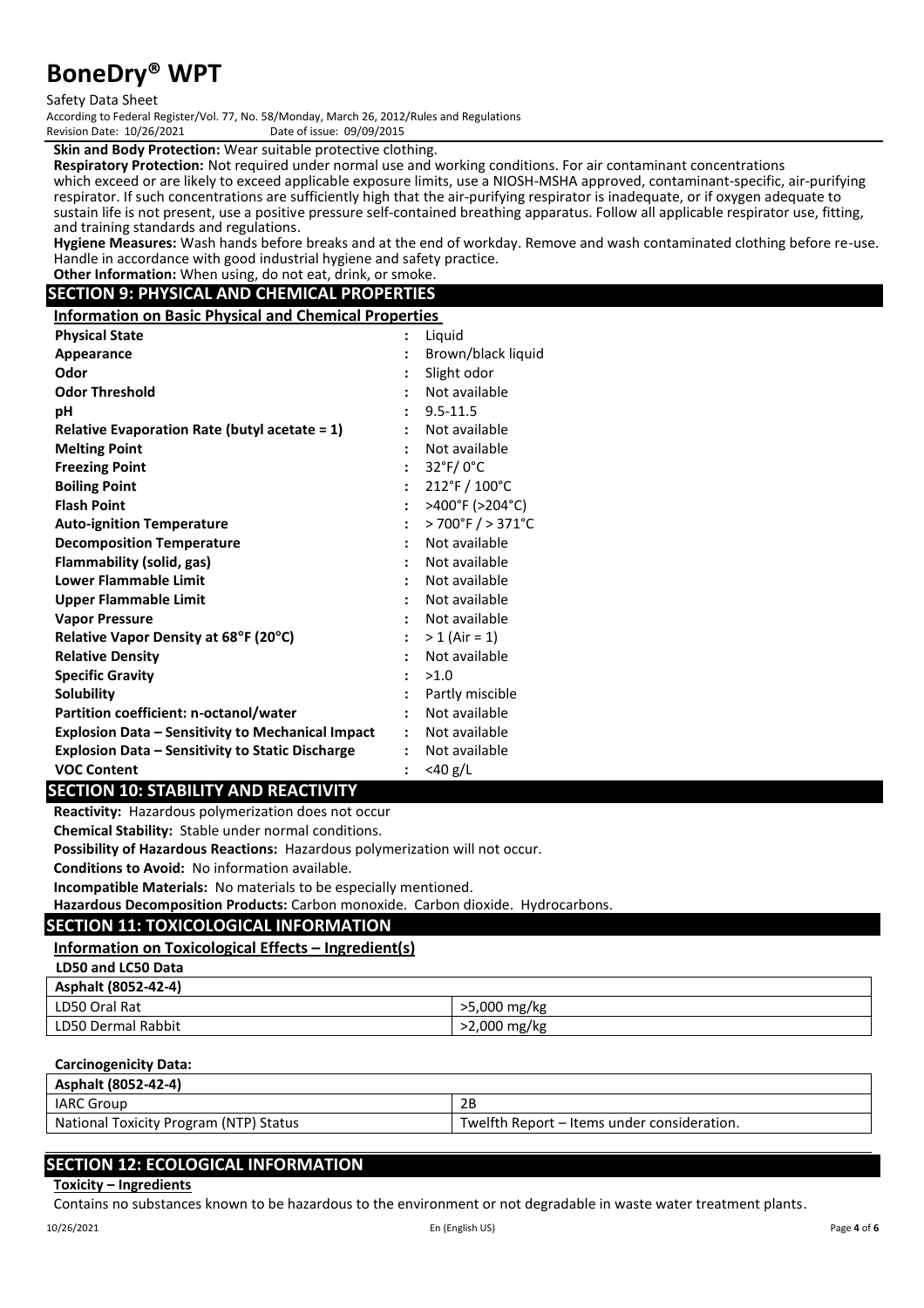Safety Data Sheet According to Federal Register/Vol. 77, No. 58/Monday, March 26, 2012/Rules and Regulations Revision Date: 10/26/2021

### **Persistence and Degradability**

No information available for this product.

### **Bioaccumulative Potential – Product**

No information available for this product.

### **Bioaccumulative Potential – Ingredients**

No information available for this product.

### **Mobility in Soil**

No information available for this product.

### **Other Adverse Effects**

**Other Information:** Avoid release to the environment.

### **SECTION 13: DISPOSAL CONSIDERATIONS**

**Waste Disposal Recommendations:** Dispose of in accordance with local, state, and federal regulations.

**Additional Information:** Empty containers should be taken for local recycling, recovery or waste disposal.

| <b>SECTION 14: TRANSPORT INFORMATION</b>  |                      |                         |
|-------------------------------------------|----------------------|-------------------------|
| In Accordance with DOT                    |                      |                         |
| <b>Proper Shipping Name</b>               | $\ddot{\cdot}$       | Non-Regulated Material. |
| In Accordance with IMDG                   |                      |                         |
| <b>Proper Shipping Name</b>               | $\ddot{\phantom{a}}$ | Not Regulated.          |
| <b>Hazard Class</b>                       |                      |                         |
| <b>Identification Number</b>              |                      |                         |
| <b>Packing Group</b>                      |                      |                         |
| <b>Marine Pollutant</b>                   |                      |                         |
| In Accordance with IATA                   |                      |                         |
| <b>Proper Shipping Name</b>               |                      | Not Regulated.          |
| <b>Hazard Class</b>                       |                      |                         |
| <b>Identification Number</b>              |                      |                         |
| <b>Packing Group</b>                      |                      |                         |
| <b>Marine Pollutant</b>                   |                      |                         |
| In Accordance with TDG                    |                      |                         |
| <b>Proper Shipping Name</b>               |                      | Not Regulated.          |
| <b>Hazard Class</b>                       |                      |                         |
| <b>Identification Number</b>              |                      |                         |
| <b>Packing Group</b>                      |                      |                         |
| <b>Marine Pollutant</b>                   |                      |                         |
| <b>SECTION 15: REGULATORY INFORMATION</b> |                      |                         |

### **International Inventories**

| <b>Chemical Name</b>    | <b>TSCA</b> | dsl | <b>NDSL</b> | <b>EINECS</b> | <b>ELINCS</b> | <b>ENCS</b> | <b>CHINA</b> | <b>KECL</b> | <b>PICCS</b> | <b>AICS</b> |
|-------------------------|-------------|-----|-------------|---------------|---------------|-------------|--------------|-------------|--------------|-------------|
| Petroleum Asphalt       |             | ,,  |             |               | -             | ۰           |              |             |              |             |
| <b>Stoddard Solvent</b> | . .         | 73  |             |               | 73            |             |              |             | ↗            |             |

| <b>TSCA</b>   | Complies |
|---------------|----------|
| DSL           | Complies |
| <b>NDSL</b>   | Complies |
| <b>EINECS</b> | Complies |
| <b>ELINCS</b> | Complies |
| <b>ENCS</b>   | Complies |
| <b>CHINA</b>  | Complies |
| <b>KECL</b>   | Complies |
| <b>PICCS</b>  | Complies |
| AICS          | Complies |

### **US Federal Regulations**

**Asphalt (8052-42-4)** Listed on the United States TSCA (Toxic Substances Control Act) Inventory